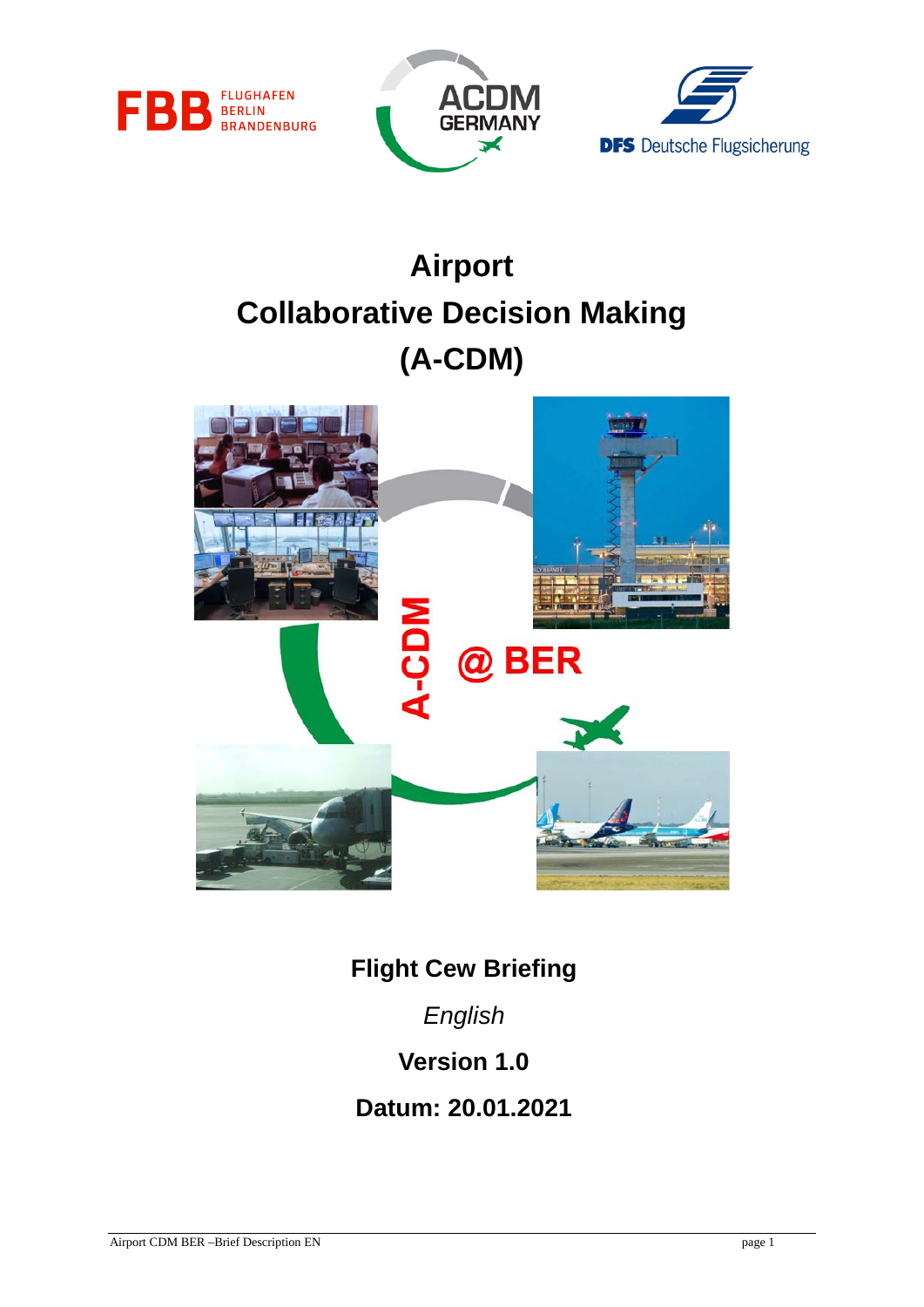





Version: 1.0

Author: Airport CDM Team

Date: 20.01.2021

Number of pages: 38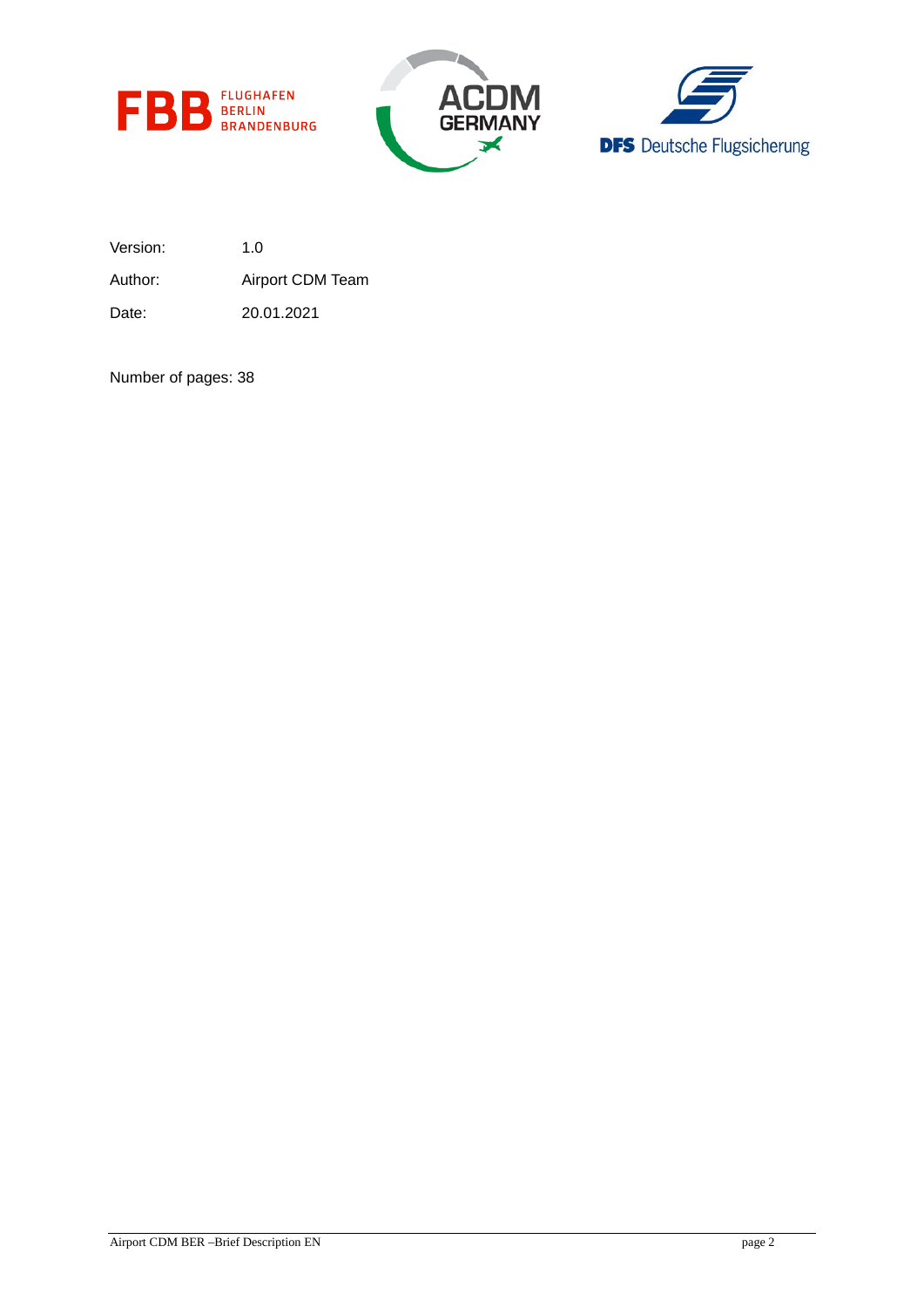





### **Table of contents:**

| 1 | General                                            | 4  |
|---|----------------------------------------------------|----|
|   | 1.1 Purpose of the document                        | 4  |
|   | 1.2 Definition and partners                        | 4  |
| 2 | Target Off Block Time (TOBT)                       | 5  |
|   | 2.1 Automatically generated TOBT                   | 5  |
|   | 2.2 Person responsible for the TOBT                | 5  |
|   | 2.3 TOBT input and adjustment                      | 6  |
|   | 2.4 Deviations between TOBT and EOBT               | 6  |
|   | 2.5 TOBT deletion                                  | 6  |
|   | 2.6 TOBT reporting channels                        | 6  |
| 3 | Target Start Up Approval Time - TSAT               | 7  |
|   | 3.1 TOBT and TSAT handling in extreme situations   | 7  |
| 4 | Start-Up and Push-Back                             | 7  |
|   | 4.1 Datalink Clearance - DCL                       | 8  |
|   | 4.2 Changes within the sequence                    | 8  |
|   | 4.3 De-icing                                       | 9  |
|   | 4.3.1 De-icing on position                         | 9  |
|   | 4.3.2Remote de-icing                               | 9  |
|   | 4.4 Coordination with the NMOC                     | 9  |
|   | 4.5 Remote Holding                                 | 10 |
| 5 | Publication                                        | 10 |
|   | 5.1 Airport User Regulations                       | 10 |
| 6 | Persons in charge of the process/points of contact | 10 |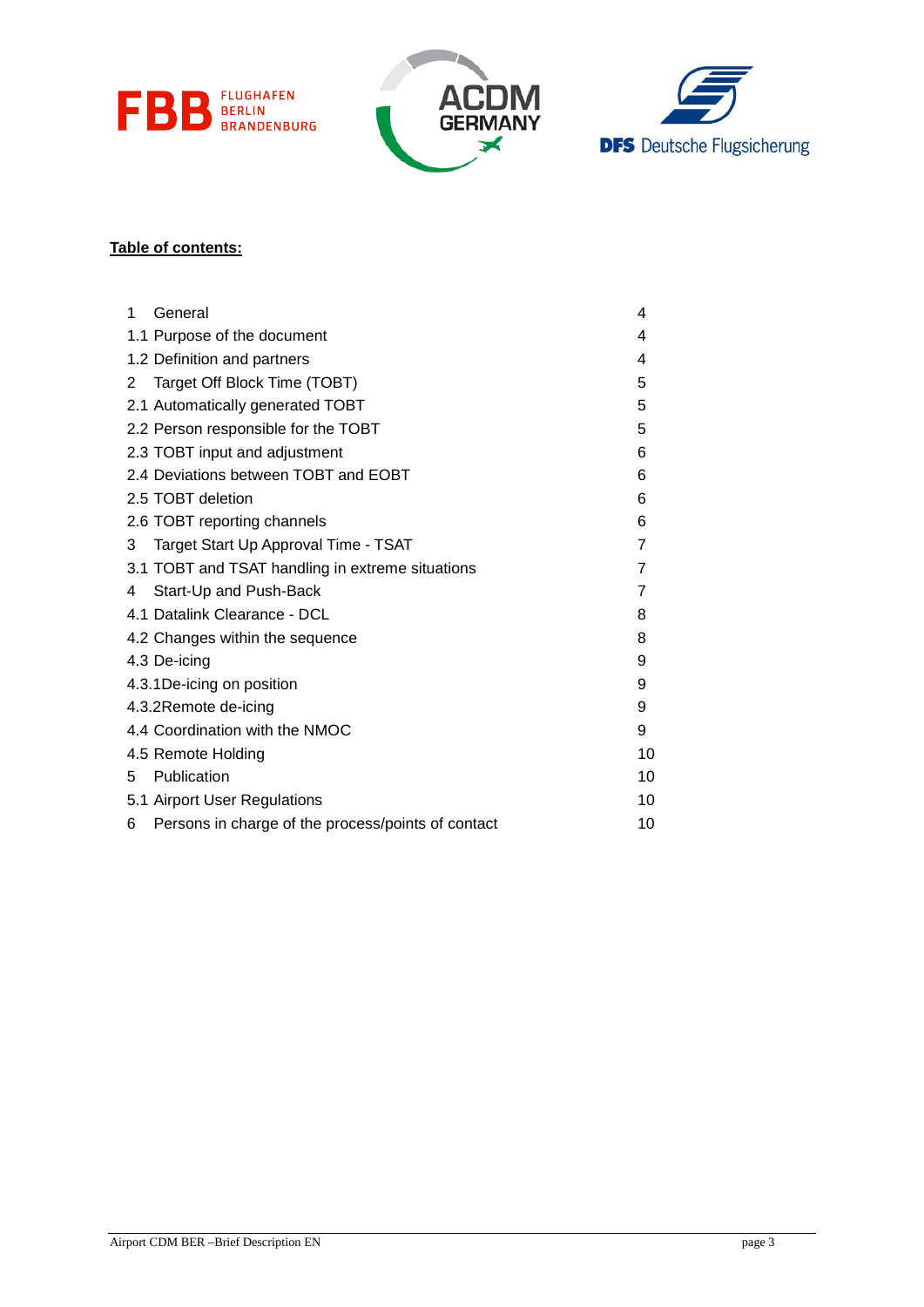





# <span id="page-3-0"></span>**1 General**

### <span id="page-3-1"></span>**1.1 Purpose of the document**

This document describes the content of the Airport Collaborative Decision-Making (A-CDM) procedure at Berlin Brandenburg Airport and is intended to be understood and used as a basis for information for flight crews.

Together with the publications on Airport CDM in the German Aviation Handbook (AIP EDDB AD 2.20) and the Airfield Handbook (FPH), it should enable the best possible handling of Airport CDM at Berlin Brandenburg Airport.

A detailed description of the process as a "Brief Descripiton / Process Description" is also available.

### <span id="page-3-2"></span>**1.2 Definition and partners**

Airport CDM is an operational overall process (concept/procedure) supporting an optimized turn-round process at Berlin Brandenburg airport. It covers the period between the estimated off-block time (EOBT) -3hrs and take-off and is a coherent process from flight planning (ATC flight plan) to landing and the subsequent turn-round process on the ground before the next take-off.



Airport CDM at BERLIN BRANDENBURG AIRPORT is based on the European Airport CDM, the common specification ("Community Specification") for A-CDM and the "German initiative on the harmonisation of Airport CDM".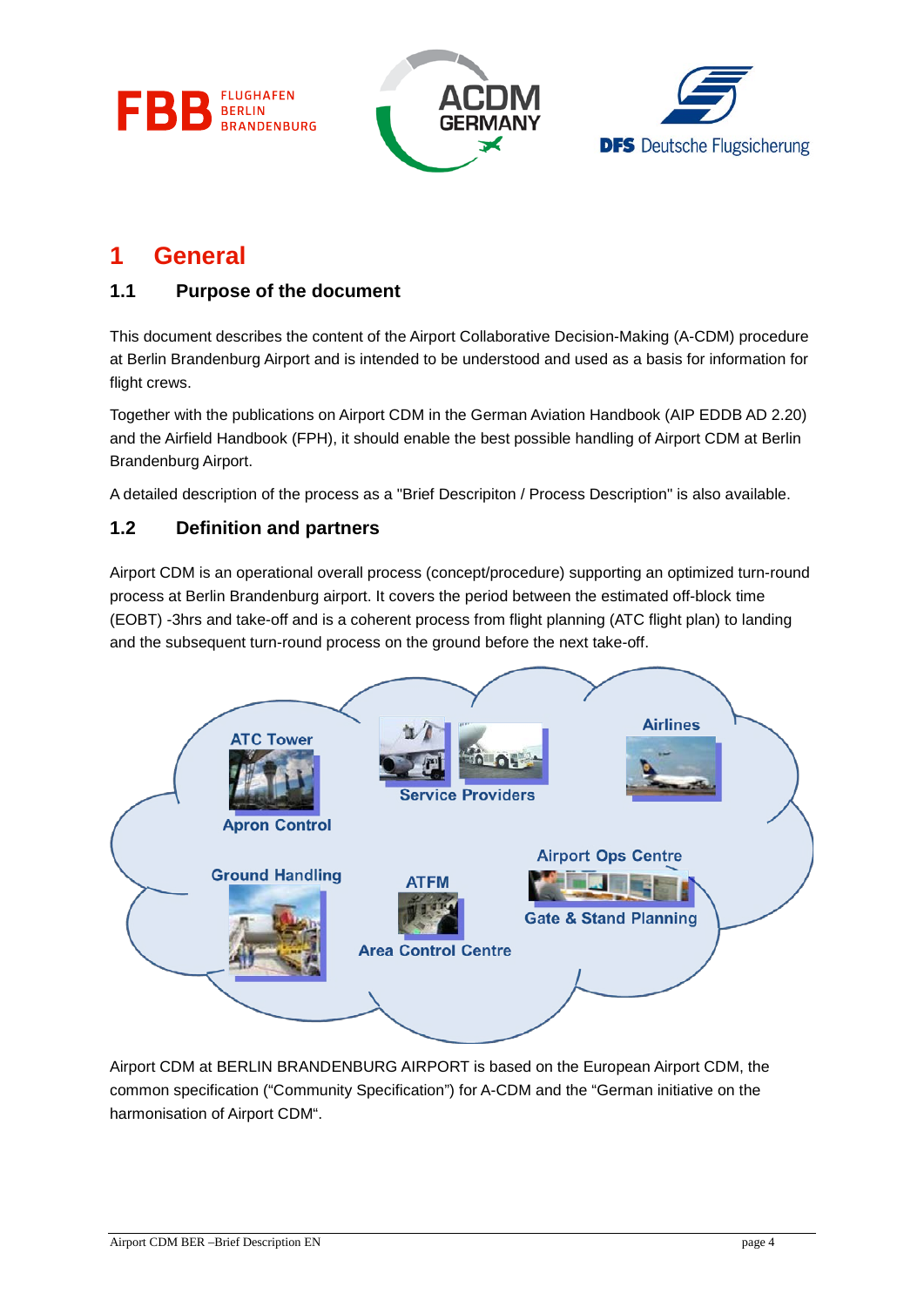





# <span id="page-4-0"></span>**2 Target Off Block Time (TOBT)**

The TOBT is a point in time to be monitored and confirmed by the airline/handling agent at which the ground handling process is concluded, all aircraft doors are closed, all passenger boarding bridges have been removed from the aircraft and thus start-up approval and push-back/taxi clearance can be received.

All ground-handling processes, except for pushback and remote de-icing, are based on the TOBT. The TOBT is used as the optimum time for coordination.

 $TOBT = forecast of "Aircraft ready"$ 

### <span id="page-4-1"></span>**2.1 Automatically generated TOBT**

At fixed times, a TOBT for the linked outbound flight is generated automatically.

The earliest time for the publication of the automatically generated TOBT is 90 minutes before EOBT.

The Minimum Turn-round Time (MTTT) is applied when the TOBT is generated. The MTTT is a time which is stored in the airport database and depends on the airline, aircraft type and destination airport.

Important dependencies for the automatic initial TOBT generation:

| $-TOBT = EOBT$          | if: $EIBT + MTTT \le EOBT$ |
|-------------------------|----------------------------|
| - $TOBT = FIRST + MTTT$ | if: $EIBT + MTTT > EOBT$   |

Flights which are not subject to a direct turn-round and which do not park on their outgoing position,

the TOBT will be generated automatically at EOBT-90 or ELDT-10 minutes.

### <span id="page-4-2"></span>**2.2 Person responsible for the TOBT**

Airlines have to ensure:

- the nomination of one person responsible for the TOBT,
- the communication with the relevant airline OCC (ATC flight plan/person responsible for the EOBT) and
- the coordination of internal working procedures

The person responsible for the TOBT (generally the handling agent), the airline (for flights without handling agent) or the pilot-in-command (for general aviation flights without handling agent) is responsible for the correctness of and the adherence to the TOBT.

A wrong TOBT leads to disadvantages for further sequencing and/or CTOT allocation of regulated flights. Therefore, the TOBT has to be adjusted as early as possible.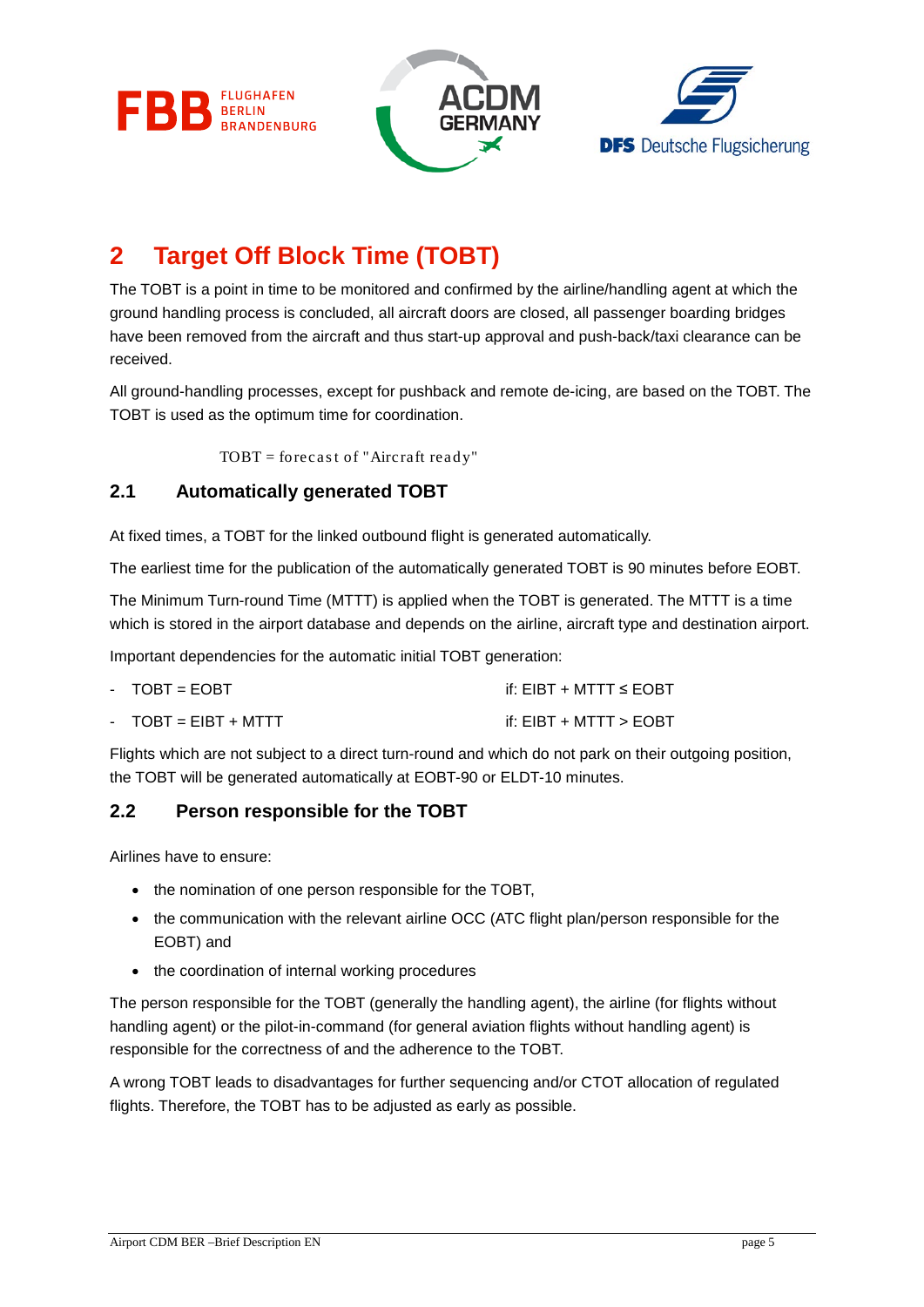





### <span id="page-5-0"></span>**2.3 TOBT input and adjustment**

The following facts have to be taken into account for the input and/or adjustment of the TOBT:

- the earliest possible input of a TOBT (before automatic generation) is EOBT-100 min.
- a manually set TOBT will never be overwritten by an automatically generated TOBT
- the TOBT can be adjusted as often as necessary until the TSAT has been issued
- after the TSAT has been issued, the TOBT can only be corrected three times
- the entered TOBT has to be at least 5 minutes later than the actual time
- The value of the TOBT entered must differ from the previous value by at least 5 minutes

As the TOBT is also the basis for further airport processes, adjustments of the TOBT (also if the process is completed more than five minutes in advance) are to be entered by the person responsible for the TOBT.

### <span id="page-5-1"></span>**2.4 Deviations between TOBT and EOBT**

If the TOBT deviates from the EOBT of the ATC flight plan by more than 15 minutes, the airline has to initiate an additional delay message (DLA, CHG). This new EOBT has to be based on the last TOBT.

### <span id="page-5-2"></span>**2.5 TOBT deletion**

The TOBT has to be deleted in the following cases:

- the TOBT is unknown (e.g. technical problems with the aircraft)
- the permitted number of TOBT inputs (three times) after the generation of the TSAT has been exceeded

If the TOBT is deleted, the TSAT is automatically deleted as well.

If a new TOBT is known and the process shall continue, the person responsible for the TOBT has to enter a new TOBT.

### <span id="page-5-3"></span>**2.6 TOBT reporting channels**

The TOBT is reported and/or adjusted in one of the following ways:

- Airport operational Extranet AOE
- AODB Airport Operational Data Base (FARMS)
- internal system of AO/GH (via interface)
- Clearance Delivery
- via phone Airport control centre +49 30 6091 10136

For general aviation flights:

• GAT – Provider (BAS) +49 30 6091 78000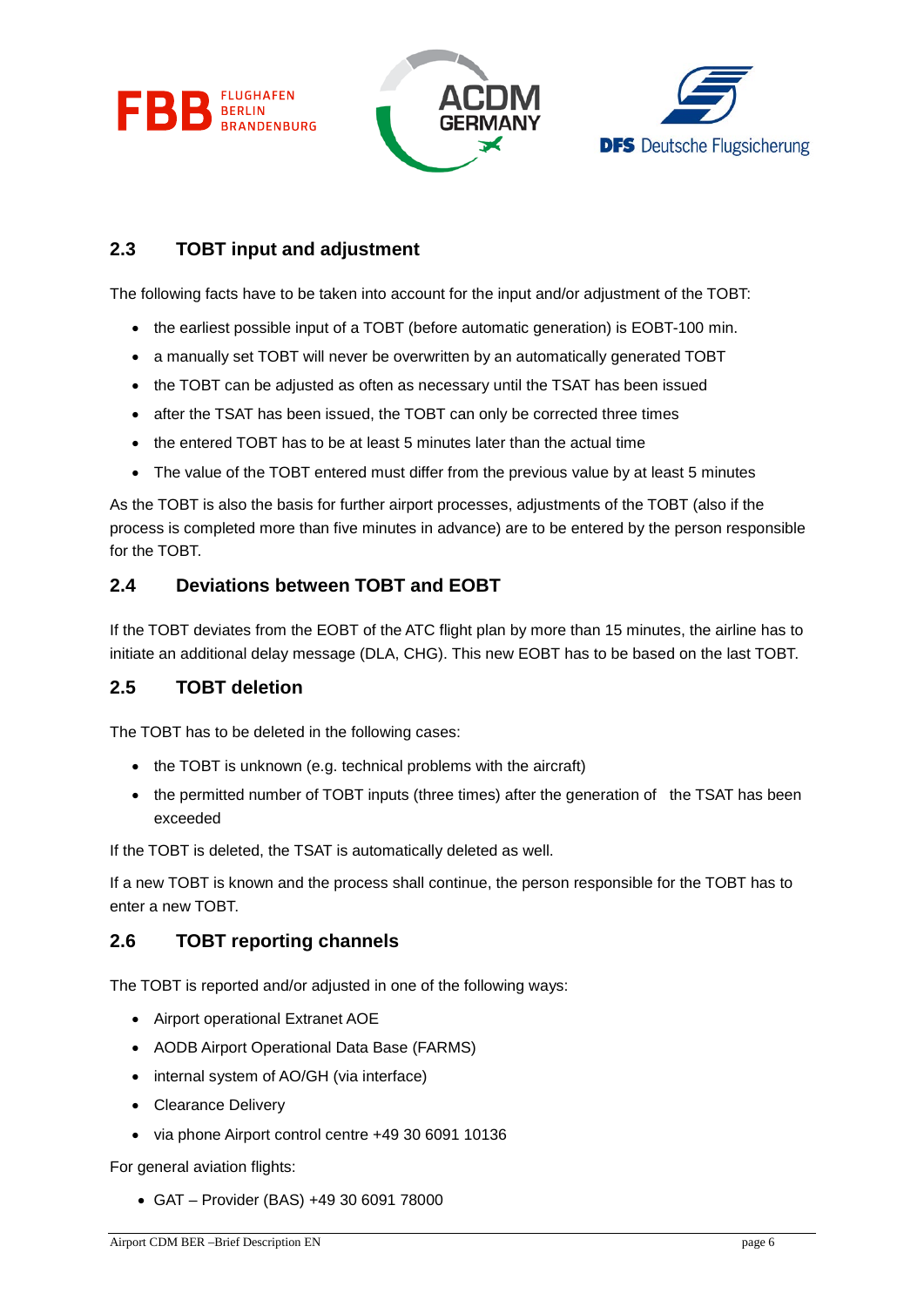





# <span id="page-6-0"></span>**3 Target Start Up Approval Time - TSAT**

The TSAT is the point in time calculated by the Airport CDM sequence planning system at which the start-up approval can be expected.

The pre-departure sequence is based on the flights with a calculated TSAT.

The TSAT is published 40 minutes before the TOBT valid at that time.

The TSAT is generally reported back via the same reporting channels as the TOBT.

### <span id="page-6-1"></span>**3.1 TOBT and TSAT handling in extreme situations**

If the TOBT and the TSAT significant deviate from each other, the ground handling process has to be completed before the TOBT. The airline can decide to postpone boarding. In these cases, the TOBT must be postponed in any case. The new TOBT value is ideally 10 minutes before the current TSAT

# <span id="page-6-2"></span>**4 Start-Up and Push-Back**

Start-up (ASAT) and pushback (AOBT) clearances are issued taking into account the TOBT and TSAT. The following rules shall apply:

- The aircraft has to be ready for start-up and/or remote de-icing at TOBT.
- in principle the timeframe for start-up approval and en-route clearance is TSAT +/- five minutes
	- o The pilot should request start-up approval and en-route clearance **TSAT** +/- five minutes.
	- o Clearance Delivery issues the start-up approval and en-route clearance depending on TSAT and the current traffic situation.
- The push-back/taxi clearance has to be requested not later than five minutes after the start-up approval has been issued.

In case of delays Clearance Delivery has to be informed. Otherwise the TOBT will be deleted and has to be re-entered.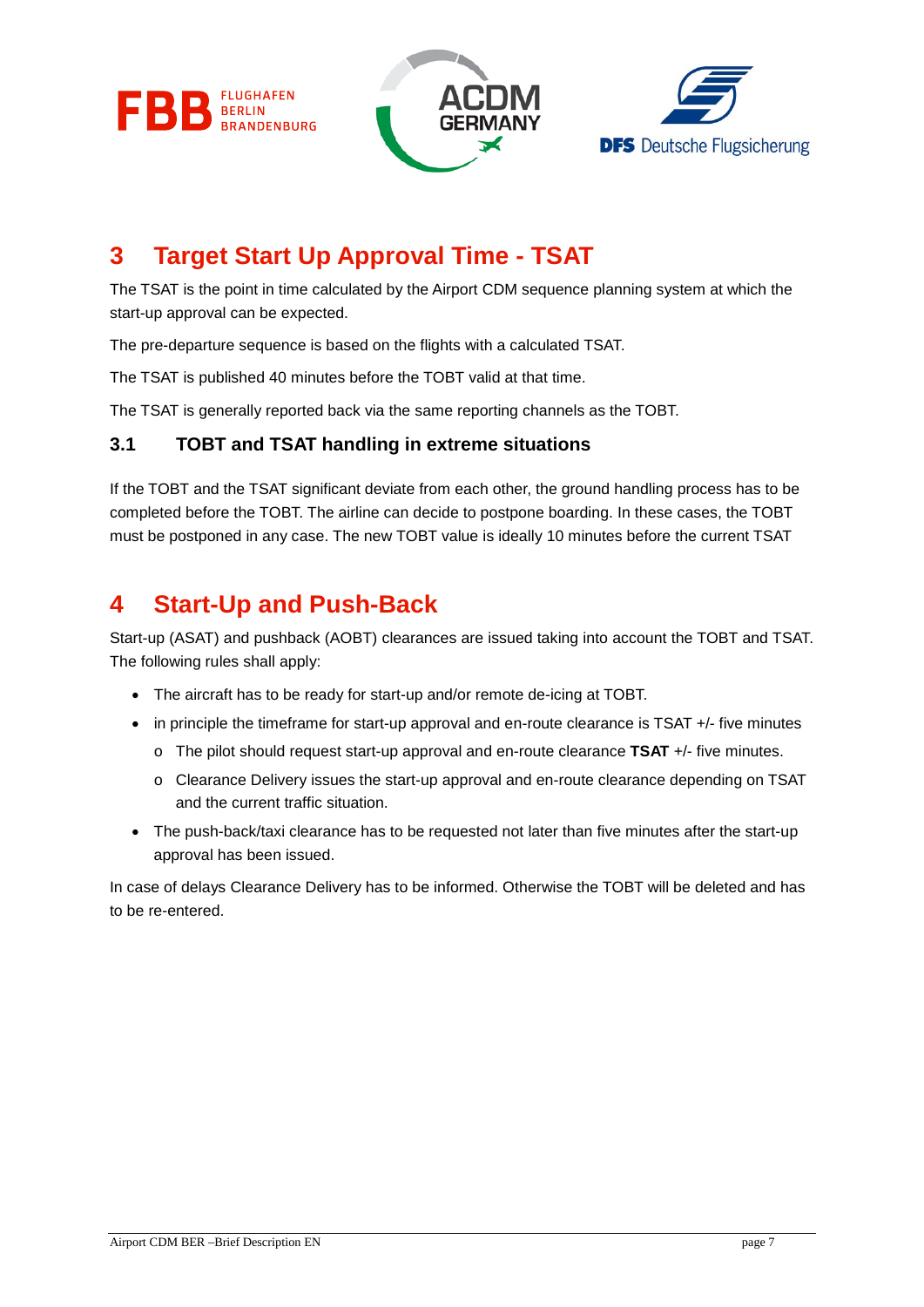**FLUGHAFEN** FR **BERLIN BRANDENBURG** 





### <span id="page-7-0"></span>**4.1 Datalink Clearance - DCL**

The published procedures and the time parameters published in the AIP AD 2 EDDB continue to apply to datalink departure clearances (DCL).

The TSAT is transmitted via CLD (departure clearance uplink message – issue of the start-up approval and en-route clearance by Clearance Delivery).

#### **"Start Up** approved **TSAT <hh:mm>"**

The push-back/taxi clearance has to be requested at TSAT +/-5 minutes.

Example:

| DCL including Start Up Approval and en route<br>clearance: | DCL only with en route clearance:                       |  |
|------------------------------------------------------------|---------------------------------------------------------|--|
| QU QXSXMXS                                                 | QU QXSXMXS                                              |  |
| . EDDBYDYA 270754                                          | . EDDBYDYA 270852                                       |  |
| <b>CLD</b>                                                 | <b>CLD</b>                                              |  |
| FI DY3303/AN SE-RRI                                        | FI DY03QJ/AN SE-RPH                                     |  |
| - / EDDBYDYA.DC1/CLD 0754 200927 EDDB<br><b>PDC 196</b>    | - / EDDBYDYA.DC1/CLD 0852 200927 EDDB<br><b>PDC 197</b> |  |
| NAX3303 CLRD TO EKCH OFF 25R VIA<br>GERGA1X                | NAX3QJ CLRD TO ENGM OFF 25R VIA<br>GERGA1X              |  |
| SQUAWK 7264 ADT MDI NEXT FREQ 129.605<br>ATIS L            | SQUAWK 7263 ADT MDI NEXT FREQ<br>121.605 ATIS N         |  |
| STARTUP APPROVED ACCORDING TSATC6C2                        | REQ STARTUP ACC TSAT ON 121.6050122                     |  |
| 553                                                        | 556                                                     |  |

### <span id="page-7-1"></span>**4.2 Changes within the sequence**

After the TSAT has been calculated, flights within the area of responsibility of a person responsible for the TOBT can be switched. Flights with CTOT cannot be switched. If flights have a CTOT, it must be assured that these flights can still stick to the slot after the sequence change.

In exceptional cases, the changes within the sequence can also be coordinated with the DFS control tower.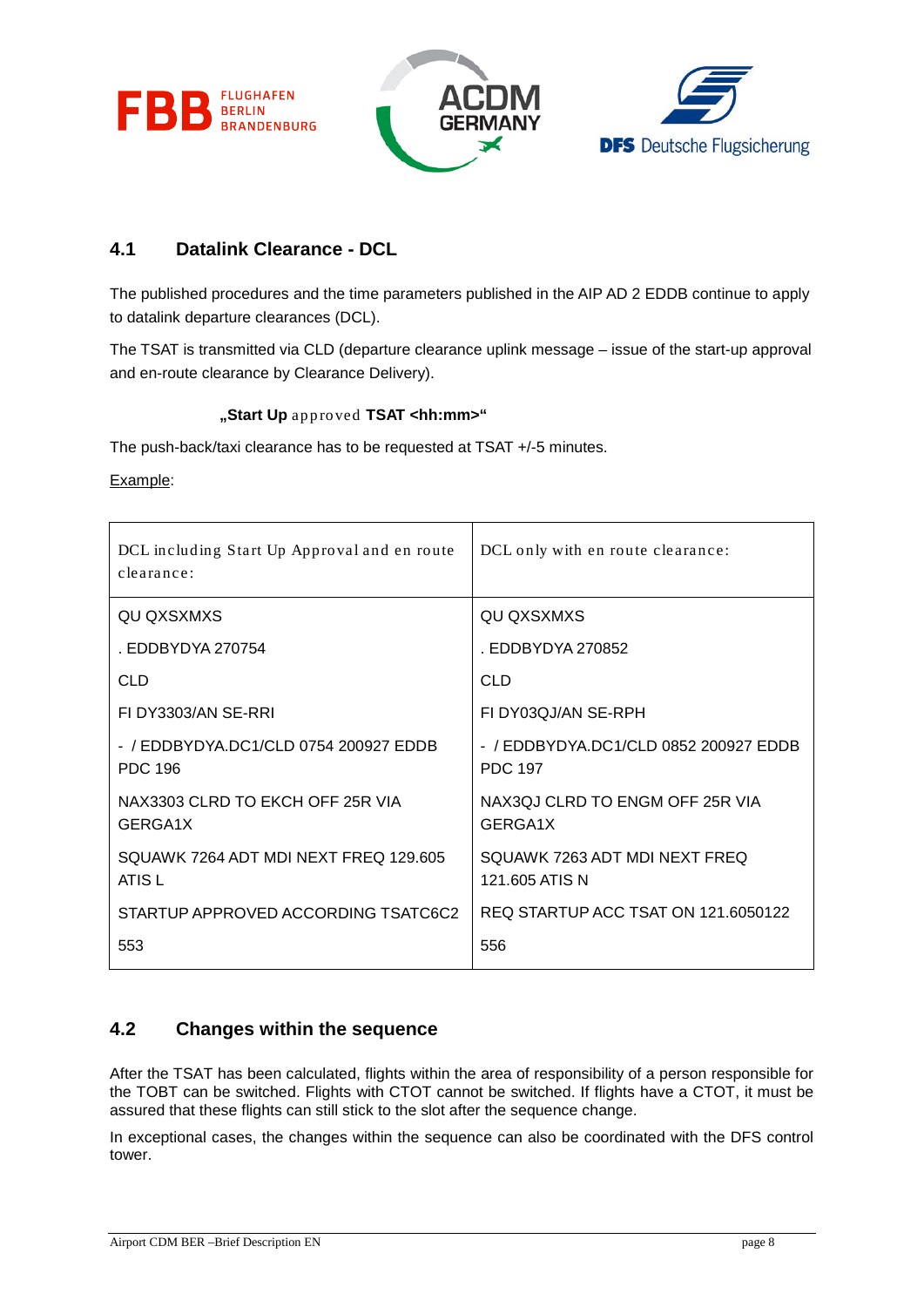





## <span id="page-8-0"></span>**4.3 De-icing**

The de-icing request must be sent to the de-icing coordinator at the earliest possible time via the ground handler.

Two different methods are used to perform aircraft de-icing, decentralized aircraft de-icing and central aircraft de-icing. The decentralized aircraft de-icing takes place exclusively in the parking positions, the central aircraft de-icing is carried out on defined de-icing areas.

Aircraft de-icing times must not be taken into account for the calculation of the TOBT, because de-icing request and the approximately de-icing period will be the basis for the calculation of the TSAT. Therefore de-icing should be requested as early as possible.

#### <span id="page-8-1"></span>**4.3.1 De-icing on position**

In the case of an apron de-icing, the aircraft has to be ready for de-icing at TOBT. It must have been de-iced at TSAT.

#### <span id="page-8-2"></span>**4.3.2 Remote de-icing**

Remote de-icing is carried out on defined areas on aprons and near the runway thresholds.

In case of de-icing the DPI message to the NMOC will contain the additional status "De-Icing"

### <span id="page-8-3"></span>**4.4 Coordination with the NMOC**

Due to a fully automated data exchange with the Central Flow Management Unit (NMOC), landing and take-off times can be forecasted in a timely and reliable manner and/or precisely calculated take-off times (CTOT) can be given, based on local target take-off times.

The basic procedures for cooperation between the airlines and/or DFS and the NMOC remain the same.

Furthermore, all estimated departure times are automatically transmitted to the NMOC during the turnround process. In the case of delays caused by the airlines, the common CTOT allocation mechanisms apply. These allocation mechanisms are confirmed and/or refined via DPI messages. The NMOC determines and allocates the CTOT on the basis of these estimated departure times (DPI).